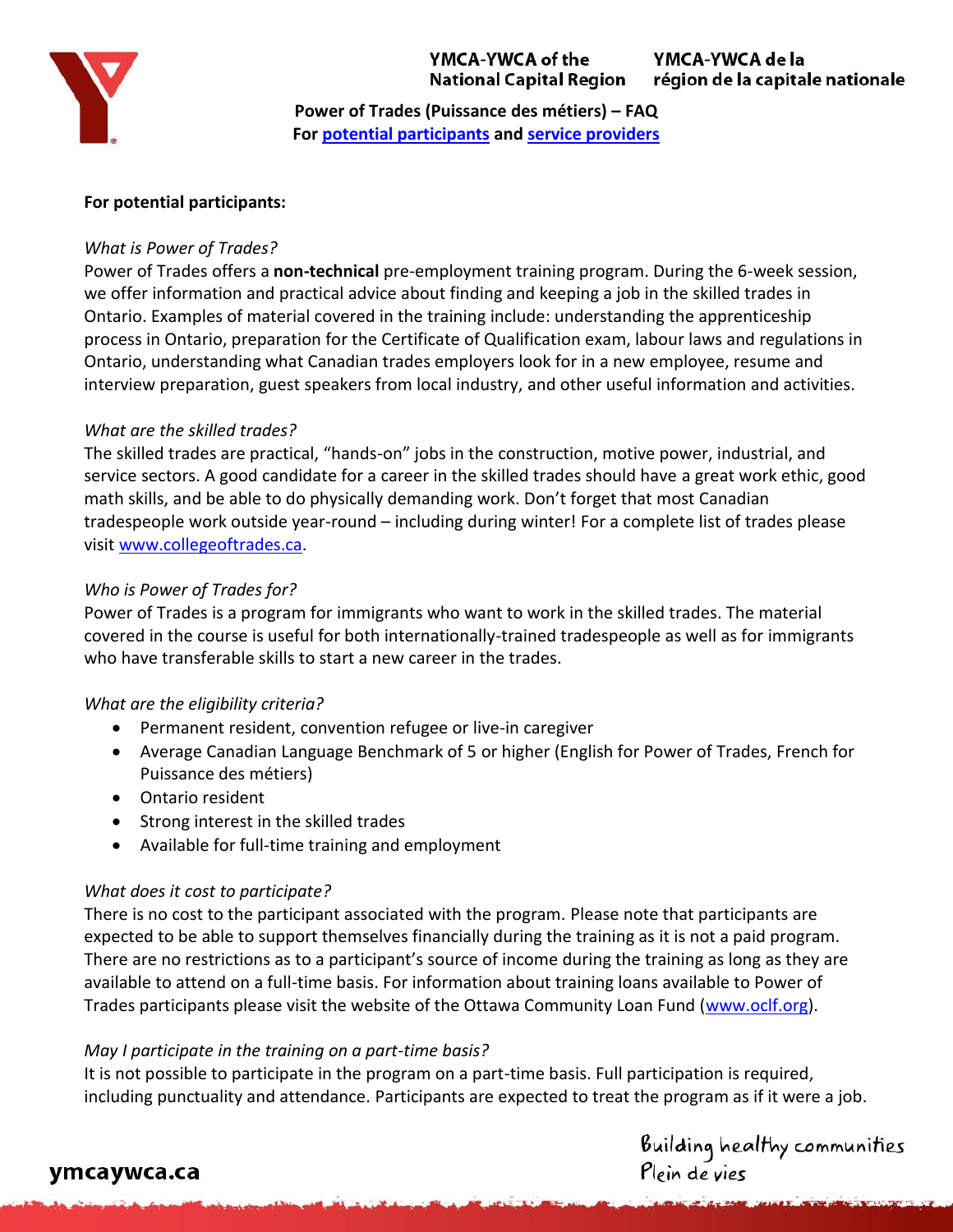### YMCA-YWCA of the **National Capital Region**



### *Does Power of Trades offer certifications?*

As a part of the training, participants have the opportunity to obtain 4 certificates: WHMIS, Working at Heights, Service Excellence, and First Aid/CPR-C. Thanks to our partnerships with the Ottawa-Carleton District School Board (Power of Trades) and the Conseil des écoles catholiques du centre-est (Puissance des métiers), participants will also have the opportunity to start the process of obtaining their Ontario Secondary School Diploma and having their international education recognized. In addition, participants who complete the full training will receive a certificate of participation from the YMCA-YWCA.

## *Does Power of Trades provide opportunities for work experience?*

Participants who successfully complete the 6-week training have the opportunity to do a 3-week **unpaid** co-op work placement with an employer in their trade of choice. Placements are insured through our partnerships with local school boards. Co-op can provide participants with Canadian work experience, references, and a better understanding of what it's like to work in their trade in Ottawa. The hours worked in a co-op placement also count towards Ontario Secondary School Diploma credits.

## *How can I determine my Canadian Language Benchmark?*

You may take a language assessment at the YMCA-YWCA Language Assessment and Referral Centre (LARC) at 240 Catherine St., suite 308. Please note that a language assessment is required for the application process and can be booked through Power of Trades when you submit your application for the program. For more detailed information, please call LARC at 613-238-5462.

## *How do I register for the program?*

Please complete an application form and submit it to Power of Trades in person, by fax, or by e-mail. Application forms are available about 2 months before each training session and can be found at employment and settlement service centres throughout Ottawa. You can also request an electronic copy of the application form from [poweroftrades@ymcaywca.ca](mailto:poweroftrades@ymcaywca.ca) or find it on our website [\(http://www.ymcaywca.ca/Adults/employmentservices/Power-of-Trades\)](http://www.ymcaywca.ca/Adults/employmentservices/Power-of-Trades). Application deadlines are approximately one month before each session's start date. Once we have received your application you will be contacted by a Y staff member to book an appointment for an interview and language assessment. Spaces are limited in the program and the application process is competitive.

## *When is the Power of Trades training?*

The 2017 sessions Power of Trades sessions will be held in winter (English: February/March), spring (French: May/June) and summer (English: August/September). The 6-week training is full-time with a flexible schedule between 7am and 5pm (a normal day is from 9am to 3pm). Training dates are subject to change.

## *Where does the training take place?*

The majority of the training takes place at the Taggart Family YMCA-YWCA in downtown Ottawa (180 Argyle Ave.). There will be group outings to work sites, training establishments, etc. as part of the training. Certain parts of the training will be offered in different locations around the city. For all offsite excursions, Power of Trades can offer bus tickets to those who are in **peed.** ing healthy communities

# ymcaywca.ca

Plein de vies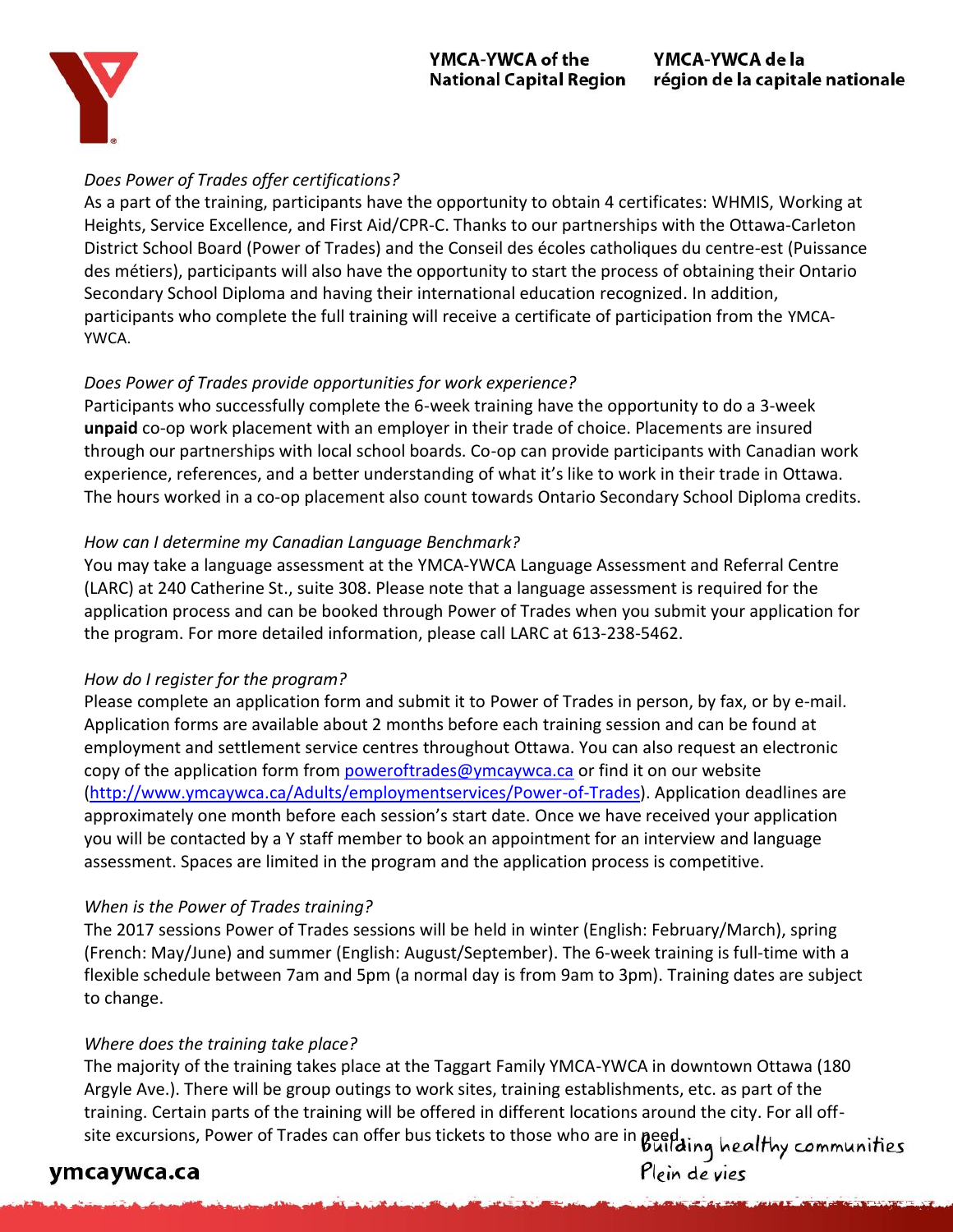

### *Will Power of Trades find me a job?*

Power of Trades offers our participants job search support, the opportunity to meet employers face to face and to participate in a co-op work experience in their trade. Staff will provide advice, strategies and assistance, however at the end of the program it is the participant's responsibility to find a job themselves. Participants are also registered with the Employment Ontario Employment Services, which assists them in finding paid employment experience.

*What can I do if I don't meet the eligibility criteria or if I'm not accepted to the program?*  If you are not eligible for or are not accepted to Power of Trades program, we encourage you to continue to use employment and/or settlement services through the Y or one of our community partners. Power of Trades staff offers one-on-one meetings (individual consultation) for clients of any employment or settlement service in Ottawa-Gatineau. Please speak to your case worker or a Y employment and newcomer services staff member if you would like to be referred to individual consultation.

### <span id="page-2-0"></span>**For service providers:**

## *Power of Trades program (6-week training)*

*How can I refer my client to the program?* 

Your client must complete an application form, which can be requested by e-mailing [poweroftrades@ymcaywca.ca](mailto:poweroftrades@ymcaywca.ca) and found on our website during recruitment periods [\(http://www.ymcaywca.ca/Adults/employmentservices/Power-of-Trades\)](http://www.ymcaywca.ca/Adults/employmentservices/Power-of-Trades). There is no formal referral required; however case workers are welcome to assist their clients with the application form. For Employment Ontario sites, there is an optional referral form for assisted clients available upon request.

## *If my client is accepted to the program, what should I do with their file?*

Clients who are accepted to Power of Trades training will have the option to leave their file open with their current service provider. Employment Ontario service providers may choose to close the file as "in training". All Power of Trades participants will have the option of receiving Employment Ontario assisted services through the Y Employment Access Centre.

### *What can I do if my client is not accepted to the program?*

All clients who have been interviewed by Power of Trades staff will receive feedback about their application. We encourage clients who were not accepted to the program to continue to work with their current case worker. Power of Trades staff is happy to share their feedback, recommendations, and resources with case workers. Referral to individual consultation is also encouraged.

## *Will Power of Trades staff contact me regarding my client's application?*

Power of Trades staff will contact case workers only if their client has been accepted to the program. Case workers are welcome to contact Power of Trades staff if there are any questions or concerns regarding their client's application.

Building healthy communities<br>Plein de vies

## ymcaywca.ca